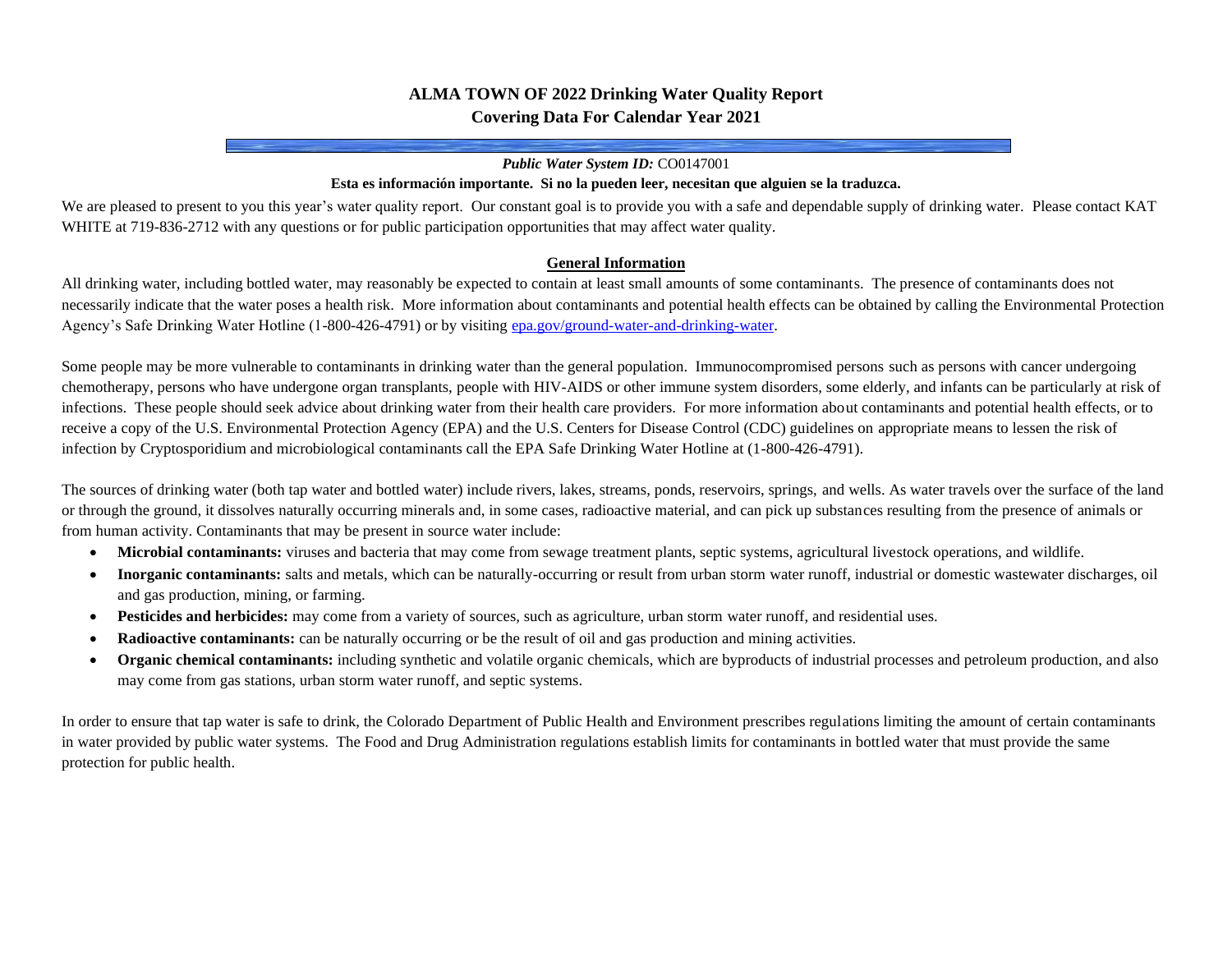### **Lead in Drinking Water**

If present, elevated levels of lead can cause serious health problems (especially for pregnant women and young children). It is possible that lead levels at your home may be higher than other homes in the community as a result of materials used in your home's plumbing. If you are concerned about lead in your water, you may wish to have your water tested. When your water has been sitting for several hours, you can minimize the potential for lead exposure by flushing your tap for 30 seconds to 2 minutes before using water for drinking or cooking. Additional information on lead in drinking water, testing methods, and steps you can take to minimize exposure is available from the Safe Drinking Water Hotline (1-800-426-4791) or a[t epa.gov/safewater/lead.](http://www.epa.gov/safewater/lead)

### **Source Water Assessment and Protection (SWAP)**

The Colorado Department of Public Health and Environment may have provided us with a Source Water Assessment Report for our water supply. For general information or to obtain a copy of the report please visit [wqcdcompliance.com/ccr.](https://wqcdcompliance.com/ccr) The report is located under "Guidance: Source Water Assessment Reports". Search the table using 147001, ALMA TOWN OF, or by contacting NANCY COMER at 719-836-2712. The Source Water Assessment Report provides a screening-level evaluation of potential contamination that **could** occur. It **does not** mean that the contamination **has or will** occur. We can use this information to evaluate the need to improve our current water treatment capabilities and prepare for future contamination threats. This can help us ensure that quality finished water is delivered to your homes. In addition, the source water assessment results provide a starting point for developing a source water protection plan. Potential sources of contamination in our source water area are listed on the next page.

Please contact us to learn more about what you can do to help protect your drinking water sources, any questions about the Drinking Water Quality Report, to learn more about our system, or to attend scheduled public meetings. We want you, our valued customers, to be informed about the services we provide and the quality water we deliver to you every day.

### **Our Water Sources**

| <b>Sources (Water Type - Source Type)</b>                                | <b>Potential Source(s) of Contamination</b>                                        |
|--------------------------------------------------------------------------|------------------------------------------------------------------------------------|
| EMERGENCY INF GAL ON BUCKSKIN CREEK (Surface Water-Infiltration Gallery) | Existing/Abandoned Mine Sites, Commercial/Industrial/Transportation, Low Intensity |
| MAIN INF GAL ON BUCKSKIN CREEK (Surface Water-Intake)                    | Residential, Deciduous Forest, Evergreen Forest, Septic Systems, Road Miles        |

## **Terms and Abbreviations**

- **Maximum Contaminant Level (MCL)** − The highest level of a contaminant allowed in drinking water.
- **Treatment Technique (TT)** − A required process intended to reduce the level of a contaminant in drinking water.
- **Health-Based** − A violation of either a MCL or TT.
- **Non-Health-Based** − A violation that is not a MCL or TT.
- **Action Level (AL)** − The concentration of a contaminant which, if exceeded, triggers treatment and other regulatory requirements.
- **Maximum Residual Disinfectant Level (MRDL)** The highest level of a disinfectant allowed in drinking water. There is convincing evidence that addition of a disinfectant is necessary for control of microbial contaminants.
- **Maximum Contaminant Level Goal (MCLG)** − The level of a contaminant in drinking water below which there is no known or expected risk to health. MCLGs allow for a margin of safety.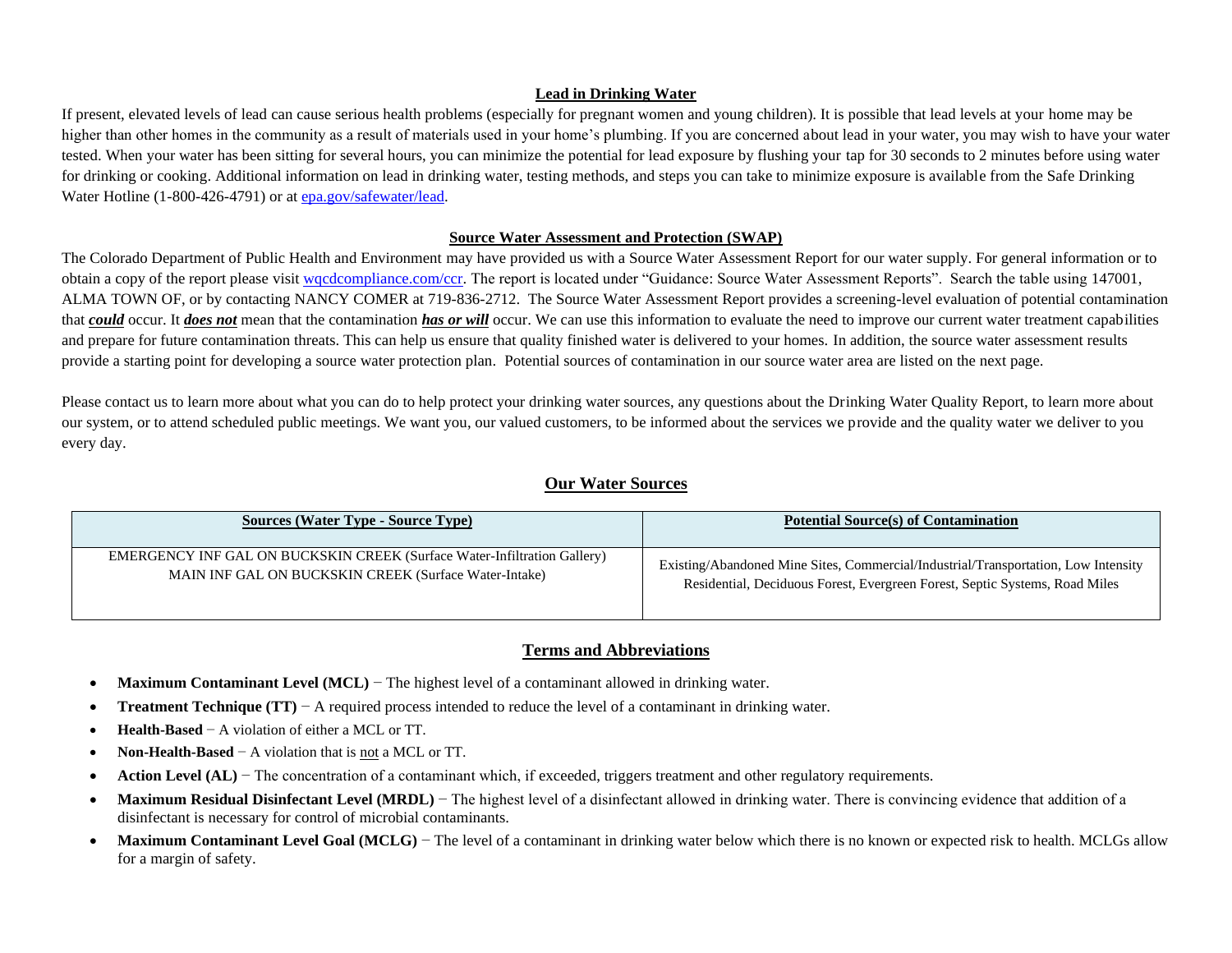- **Maximum Residual Disinfectant Level Goal (MRDLG)** The level of a drinking water disinfectant, below which there is no known or expected risk to health. MRDLGs do not reflect the benefits of the use of disinfectants to control microbial contaminants.
- **Violation (No Abbreviation)** − Failure to meet a Colorado Primary Drinking Water Regulation.
- **Formal Enforcement Action (No Abbreviation)** − Escalated action taken by the State (due to the risk to public health, or number or severity of violations) to bring a non-compliant water system back into compliance.
- **Variance and Exemptions (V/E)** − Department permission not to meet a MCL or treatment technique under certain conditions.
- **Gross Alpha (No Abbreviation)** − Gross alpha particle activity compliance value. It includes radium-226, but excludes radon 222, and uranium.
- **Picocuries per liter (pCi/L)** − Measure of the radioactivity in water.
- **Nephelometric Turbidity Unit (NTU)** − Measure of the clarity or cloudiness of water. Turbidity in excess of 5 NTU is just noticeable to the typical person.
- **Compliance Value (No Abbreviation)** Single or calculated value used to determine if regulatory contaminant level (e.g. MCL) is met. Examples of calculated values are the 90th Percentile, Running Annual Average (RAA) and Locational Running Annual Average (LRAA).
- **Average (x-bar)** − Typical value.
- **Range (R)** − Lowest value to the highest value.
- **Sample Size (n)** − Number or count of values (i.e. number of water samples collected).
- **Parts per million = Milligrams per liter (ppm = mg/L)** − One part per million corresponds to one minute in two years or a single penny in \$10,000.
- **Parts per billion = Micrograms per liter (ppb = ug/L)** One part per billion corresponds to one minute in 2,000 years, or a single penny in \$10,000,000.
- **Not Applicable (N/A)** Does not apply or not available.
- Level 1 Assessment A study of the water system to identify potential problems and determine (if possible) why total coliform bacteria have been found in our water system.
- Level 2 Assessment A very detailed study of the water system to identify potential problems and determine (if possible) why an E. coli MCL violation has occurred and/or why total coliform bacteria have been found in our water system on multiple occasions.

## **Detected Contaminants**

ALMA TOWN OF routinely monitors for contaminants in your drinking water according to Federal and State laws. The following table(s) show all detections found in the period of January 1 to December 31, 2021 unless otherwise noted. The State of Colorado requires us to monitor for certain contaminants less than once per year because the concentrations of these contaminants are not expected to vary significantly from year to year, or the system is not considered vulnerable to this type of contamination. Therefore, some of our data, though representative, may be more than one year old. Violations and Formal Enforcement Actions, if any, are reported in the next section of this report.

Note: Only detected contaminants sampled within the last 5 years appear in this report. If no tables appear in this section then no contaminants were detected in the last round of monitoring.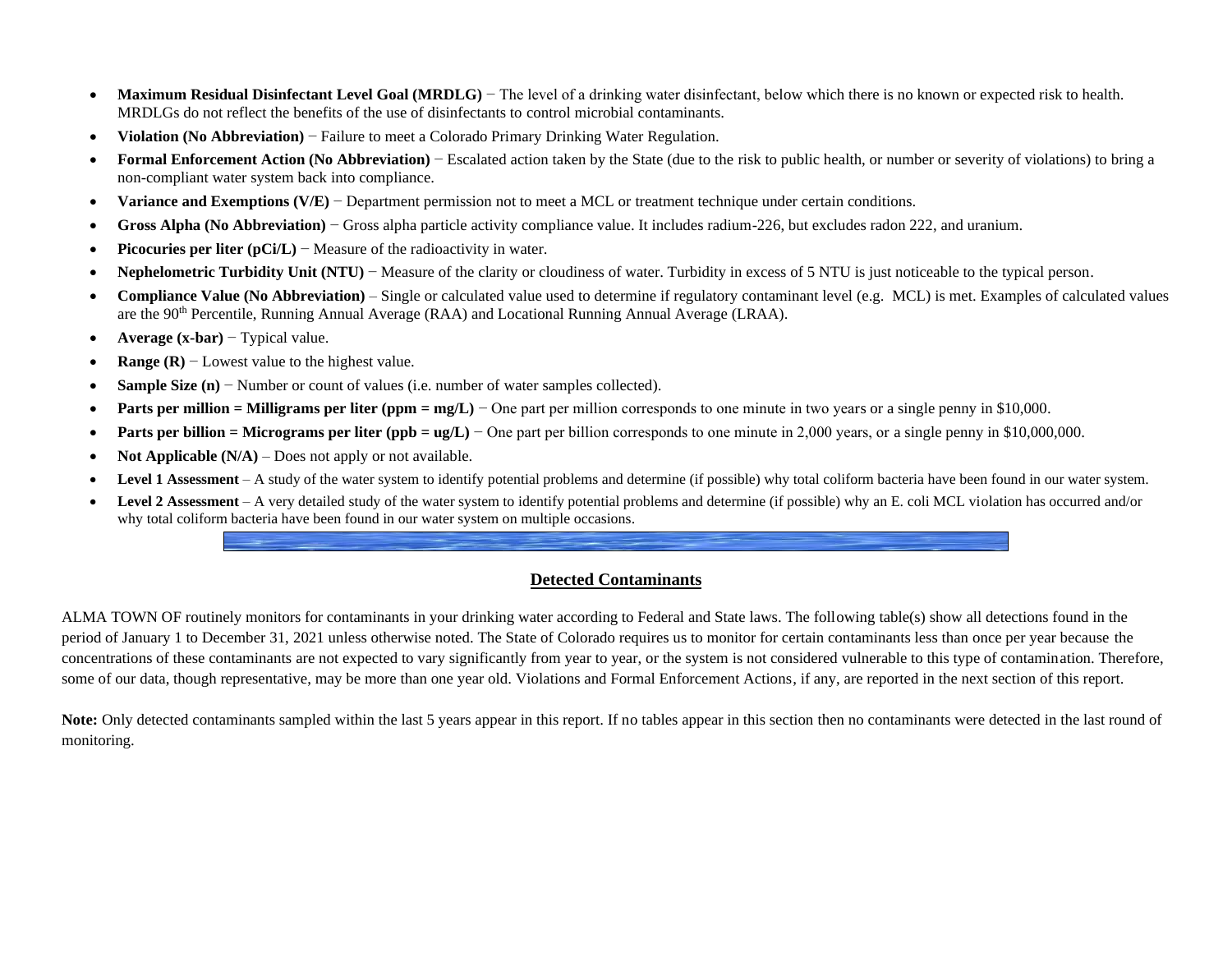|                                                                                                                                         | Disinfectants Sampled in the Distribution System<br><b>TT Requirement:</b> At least 95% of samples per period (month or quarter) must be at least 0.2 ppm OR<br>If sample size is less than 40 no more than 1 sample is below $0.2$ ppm<br><b>Typical Sources:</b> Water additive used to control microbes |                |                                      |                    |                               |             |  |  |  |  |
|-----------------------------------------------------------------------------------------------------------------------------------------|------------------------------------------------------------------------------------------------------------------------------------------------------------------------------------------------------------------------------------------------------------------------------------------------------------|----------------|--------------------------------------|--------------------|-------------------------------|-------------|--|--|--|--|
| <b>Disinfectant</b><br><b>Name</b>                                                                                                      | <b>Time Period</b>                                                                                                                                                                                                                                                                                         | <b>Results</b> | <b>Number of Samples Below Level</b> | <b>Sample Size</b> | <b>TT</b><br><b>Violation</b> | <b>MRDL</b> |  |  |  |  |
| Chlorine<br>N <sub>0</sub><br>$4.0$ ppm<br>December, 2021<br><b>Lowest period</b> percentage of samples meeting<br>TT requirement: 100% |                                                                                                                                                                                                                                                                                                            |                |                                      |                    |                               |             |  |  |  |  |

| Lead and Copper Sampled in the Distribution System |                               |                             |                              |                           |                                      |                                                  |                                                        |                                                                            |  |  |  |
|----------------------------------------------------|-------------------------------|-----------------------------|------------------------------|---------------------------|--------------------------------------|--------------------------------------------------|--------------------------------------------------------|----------------------------------------------------------------------------|--|--|--|
| <b>Contaminant Name</b>                            | <b>Time Period</b>            | 90 <sup>th</sup> Percentile | <b>Sample</b><br><b>Size</b> | Unit of<br><b>Measure</b> | 90 <sup>th</sup><br>Percentile<br>AL | <b>Sample</b><br><b>Sites</b><br><b>Above AL</b> | 90 <sup>th</sup> Percentile<br>AL<br><b>Exceedance</b> | <b>Typical Sources</b>                                                     |  |  |  |
| Copper                                             | $09/07/2021$ to<br>09/07/2021 | 0.71                        |                              | ppm                       | 1.3                                  | $\Omega$                                         | N <sub>o</sub>                                         | Corrosion of household<br>plumbing systems; Erosion of<br>natural deposits |  |  |  |
| Lead                                               | 09/07/2021 to<br>09/07/2021   | 1.5                         | 5                            | ppb                       | 15                                   | $\Omega$                                         | N <sub>o</sub>                                         | Corrosion of household<br>plumbing systems; Erosion of<br>natural deposits |  |  |  |

| Disinfection Byproducts Sampled in the Distribution System |      |         |              |             |                |            |             |                      |                                             |
|------------------------------------------------------------|------|---------|--------------|-------------|----------------|------------|-------------|----------------------|---------------------------------------------|
| <b>Name</b>                                                | Year | Average | Range        | Sample      | Unit of        | <b>MCL</b> | <b>MCLG</b> | <b>MCL Violation</b> | <b>Typical Sources</b>                      |
|                                                            |      |         | $Low - High$ | <b>Size</b> | <b>Measure</b> |            |             |                      |                                             |
| <b>Total Haloacetic Acids</b><br>(HAA5)                    | 2021 | 20.6    | 20.6 to 20.6 |             | ppb            | 60         | N/A         | No                   | Byproduct of drinking water<br>disinfection |
| <b>Total Trihalomethanes</b><br>(TTHM)                     | 2021 | 16.7    | 16.7 to 16.7 |             | ppb            | 80         | N/A         | No                   | Byproduct of drinking water<br>disinfection |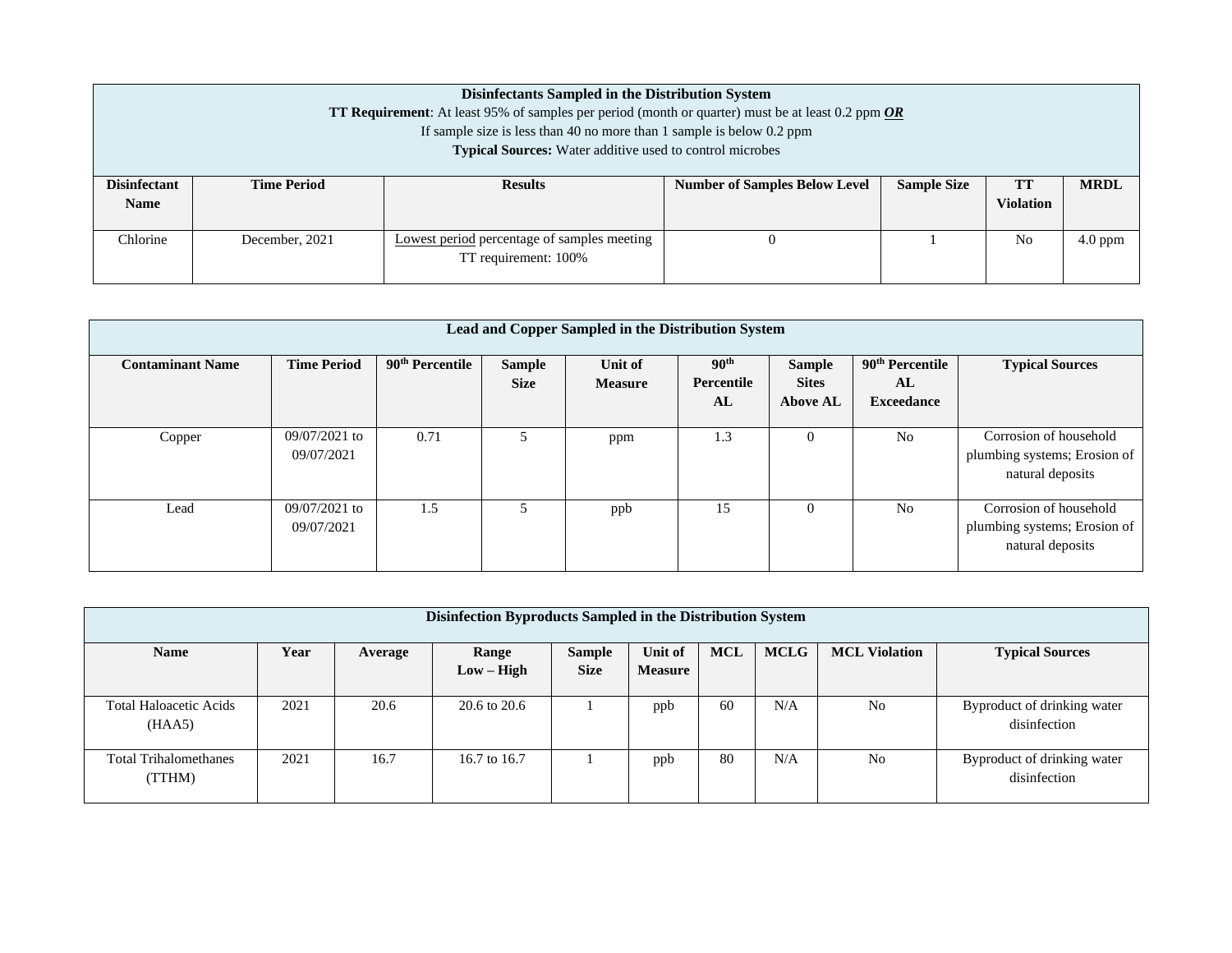| Summary of Turbidity Sampled at the Entry Point to the Distribution System |                           |                                                                                                 |                                                                  |                        |                                  |  |  |  |  |  |  |
|----------------------------------------------------------------------------|---------------------------|-------------------------------------------------------------------------------------------------|------------------------------------------------------------------|------------------------|----------------------------------|--|--|--|--|--|--|
| <b>Contaminant Name</b>                                                    | <b>Sample Date</b>        | <b>Level Found</b>                                                                              | <b>TT Requirement</b>                                            | TT<br><b>Violation</b> | <b>Typical</b><br><b>Sources</b> |  |  |  |  |  |  |
| Turbidity                                                                  | Date/Month:<br><b>Nov</b> | Highest single measurement:<br>$0.08$ NTU                                                       | Maximum 5 NTU for any single<br>measurement                      | N <sub>0</sub>         | Soil Runoff                      |  |  |  |  |  |  |
| Turbidity                                                                  | Month:<br>Dec             | <b>Lowest monthly percentage of samples meeting TT</b><br>requirement for our technology: 100 % | In any month, at least 95% of samples<br>must be less than 1 NTU | N <sub>0</sub>         | Soil Runoff                      |  |  |  |  |  |  |

| Radionuclides Sampled at the Entry Point to the Distribution System |      |         |                       |               |                |            |             |                  |                             |
|---------------------------------------------------------------------|------|---------|-----------------------|---------------|----------------|------------|-------------|------------------|-----------------------------|
| <b>Contaminant Name</b>                                             | Year | Average | Range                 | <b>Sample</b> | Unit of        | <b>MCL</b> | <b>MCLG</b> | <b>MCL</b>       | <b>Typical Sources</b>      |
|                                                                     |      |         | $Low - High$          | <b>Size</b>   | <b>Measure</b> |            |             | <b>Violation</b> |                             |
|                                                                     |      |         |                       |               |                |            |             |                  |                             |
| Gross Alpha                                                         | 2017 | 0.77    | $0.73$ to $0.8$       |               | pCi/L          | 15         | $\theta$    | No               | Erosion of natural deposits |
|                                                                     |      |         |                       |               |                |            |             |                  |                             |
| Combined Radium                                                     | 2017 | 0.4     | $0.4 \text{ to } 0.4$ |               | pCi/L          |            | $\Omega$    | No               | Erosion of natural deposits |
|                                                                     |      |         |                       |               |                |            |             |                  |                             |

| <b>Inorganic Contaminants Sampled at the Entry Point to the Distribution System</b> |      |         |                       |                              |                           |            |             |                                |                                                                                                                                 |  |  |
|-------------------------------------------------------------------------------------|------|---------|-----------------------|------------------------------|---------------------------|------------|-------------|--------------------------------|---------------------------------------------------------------------------------------------------------------------------------|--|--|
| <b>Contaminant Name</b>                                                             | Year | Average | Range<br>$Low - High$ | <b>Sample</b><br><b>Size</b> | Unit of<br><b>Measure</b> | <b>MCL</b> | <b>MCLG</b> | <b>MCL</b><br><b>Violation</b> | <b>Typical Sources</b>                                                                                                          |  |  |
| Barium                                                                              | 2021 | 0.05    | $0.05$ to $0.05$      |                              | ppm                       | 2          | 2           | N <sub>0</sub>                 | Discharge of drilling wastes; discharge from<br>metal refineries; erosion of natural deposits                                   |  |  |
| Chromium                                                                            | 2021 |         | to 1                  |                              | ppb                       | 100        | 100         | N <sub>0</sub>                 | Discharge from steel and pulp mills; erosion of<br>natural deposits                                                             |  |  |
| Fluoride                                                                            | 2021 | 0.68    | $0.68$ to $0.68$      |                              | ppm                       | 4          |             | N <sub>o</sub>                 | Erosion of natural deposits; water additive which<br>promotes strong teeth; discharge from fertilizer<br>and aluminum factories |  |  |
| Nitrate                                                                             | 2021 | 0.4     | $0.4 \text{ to } 0.4$ |                              | ppm                       | 10         | 10          | N <sub>o</sub>                 | Runoff from fertilizer use; leaching from septic                                                                                |  |  |